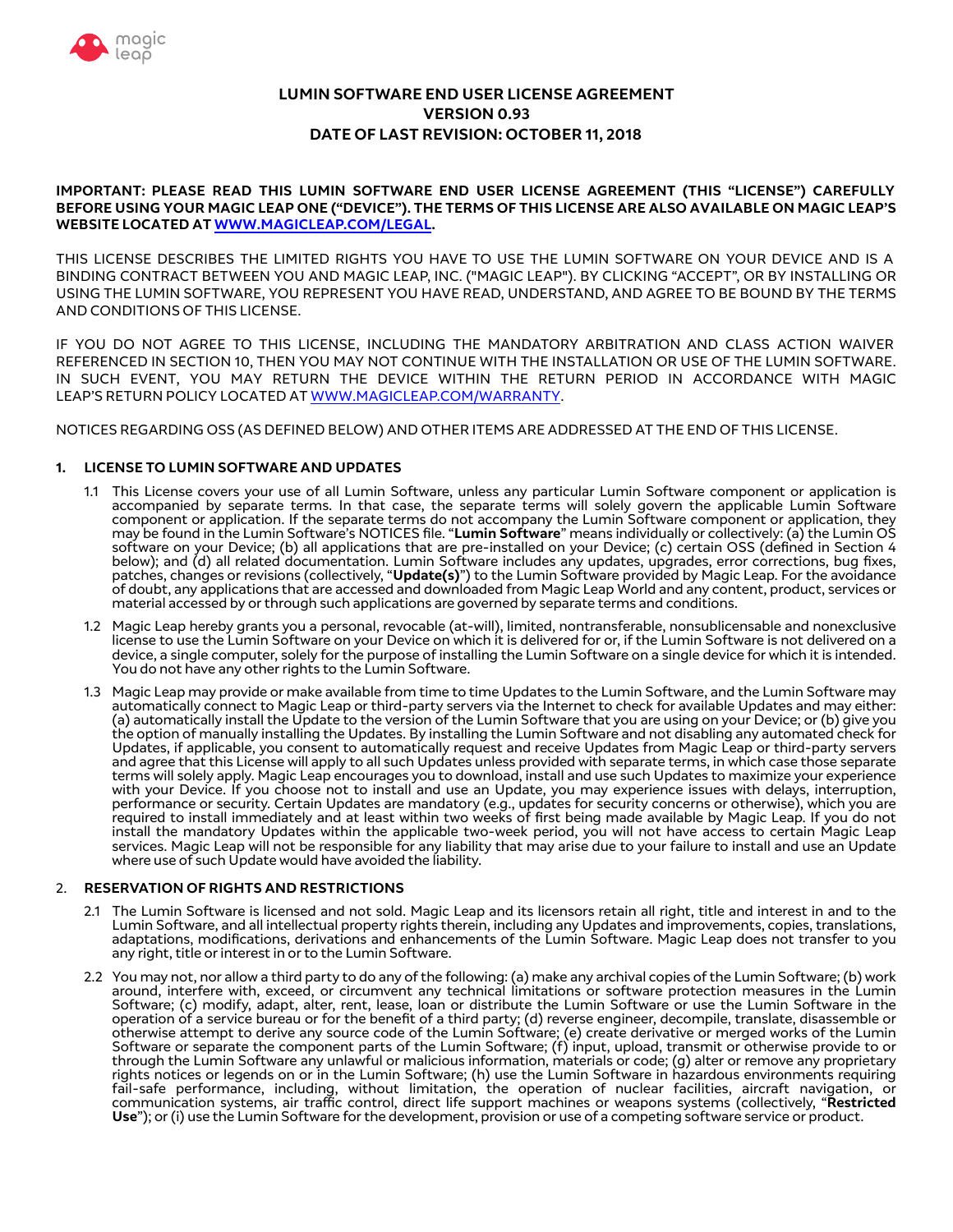

### **3. PRIVACY**

Our Privacy Policy, which is located at [http://www.magicleap.com/privacy,](http://www.magicleap.com/privacy) describes how we collect, use and disclose information about the Lumin Software and/or your Device. Our Privacy Policy is part of this License, and you agree to our use and sharing of the information we collect about you as described in our Privacy Policy.

#### 4. **SERVICES AND THIRD-PARTY MATERIALS**

- 4.1 You acknowledge and agree that your use of Magic Leap cloud storage services that may be accessible through the Lumin Software is subject to the latest version of Magic Leap's Cloud Storage Agreement, which you may access and review at [http://www.magicleap.com/legal.](http://www.magicleap.com/legal)
- 4.2 The Lumin Software may contain third-party materials that are subject to separate terms and conditions. With regards to third-party materials that are not OSS (as defned herein), those separate terms, and not this License, will solely govern such third-party materials. "**OSS**" means software and materials distributed by its licensor under a license (an "**OSS license**") as "free software," "open source software" or under similar licensing or distribution terms. Accordingly, OSS licenses include, but are not limited to, the MIT open source license, the BSD open source license, the Apache Software License, the General Public License, the Lesser General Public License and the Eclipse Public License.
- 4.2 Portions of the Lumin Software contain or are derived from third-party OSS software and materials. OSS received by Magic Leap under an OSS license which permits sublicensing under this License are sublicensed to you by Magic Leap under the terms and conditions of this License. OSS received by Magic Leap under an OSS license which does not permit sublicensing under this License are directly licensed to you from the OSS's licensor. Derivative works created by Magic Leap of OSS received by Magic Leap under an OSS license which does permit licensing of such derivative works under this License are licensed to you by Magic Leap under the terms and conditions of this License. Derivative works created by Magic Leap of OSS received by Magic Leap under an OSS license which does not permit licensing of such derivative works under this License are licensed to you by Magic Leap as required by the terms of the OSS license (e.g., to you by Magic Leap under the same OSS license).
- 4.3. To the extent permitted by any third-party materials, or any OSS license, Magic Leap provides that third-party material, OSS, and/or derivative work to you "as is," without warranty of any kind, express or implied, including, but not limited to, the warranties of merchantability, ftness for a particular purpose, and noninfringement. In no event shall Magic Leap be liable for any claim, damages or other liability, whether in an action of contract, tort, or otherwise, arising from, out of, or in connection, with that third-party material, OSS, and/or derivative work, or the use or other dealings in that third-party material, OSS, and/or derivative work.

#### 5. **TERMINATION**

This License is efective on the date you frst install or use the Lumin Software and continues unless and until terminated by Magic Leap at its sole discretion. Without prejudice to any other Magic Leap rights, this License will terminate automatically without notice if you fail to comply with your obligations under this License. Upon termination of this License: (a) your License to use the Lumin Software terminates; (b) you must immediately stop use of the Lumin Software; (c) you must return, destroy or delete, as may be directed by Magic Leap, all copies of the Lumin Software from your Device. These remedies are cumulative and in addition to any other remedies available to Magic Leap and (d) the following provisions will also continue to apply: Third Party Materials, Termination, Disclaimers of Warranty, Limitation of Liability, U.S. Government End Users, Export Restrictions, Governing Law and Arbitration, and General.

### **6. DISCLAIMER OF WARRANTY**

TO THE MAXIMUM EXTENT PERMITTED BY APPLICABLE LAW, MAGIC LEAP PROVIDES THE LUMIN SOFTWARE ON AN "AS IS" AND "AS AVAILABLE" BASIS WITH ALL FAULTS AND WITHOUT ANY REPRESENTATIONS OR WARRANTIES OF ANY KIND. MAGIC LEAP AND ITS LICENSORS EXPRESSLY DISCLAIM ALL WARRANTIES, WHETHER WRITTEN, EXPRESS, IMPLIED, STATUTORY OR OTHERWISE, INCLUDING WITHOUT LIMITATION, IMPLIED WARRANTIES OF MERCHANTABILITY, NON-INFRINGEMENT AND FITNESS FOR PARTICULAR PURPOSE OR ARISING FROM COURSE OF PERFORMANCE, COURSE OF DEALING OR USAGE OF TRADE. ORAL OR WRITTEN INFORMATION OR ADVICE GIVEN BY MAGIC LEAP, ITS LICENSORS, SUPPLIERS, DISTRIBUTORS, AGENTS OR EMPLOYEES WILL NOT INCREASE THE SCOPE OF THIS WARRANTY. MAGIC LEAP DOES NOT WARRANT THAT THE LUMIN SOFTWARE WILL MEET YOUR REQUIREMENTS, WILL ACHIEVE PARTICULAR RESULTS OR WILL OPERATE ERROR FREE. THE FEATURES AND FUNCTIONALITY OF THE LUMIN SOFTWARE MAY CHANGE AT ANY TIME, AND MAGIC LEAP DISCLAIMS ANY RESPONSIBILITY FOR SUCH CHANGES. THE LUMIN SOFTWARE IS NOT DESIGNED FOR RESTRICTED USE (AS DEFINED IN SECTION 2.2 ABOVE) AND MAGIC LEAP MAKES NO WARRANTIES FOR SUCH USE.

SOME JURISDICTIONS DO NOT ALLOW THE EXCLUSION OF CERTAIN WARRANTIES, REPRESENTATIONS OR CONDITIONS, THE LIMITATION OR EXCLUSION OF IMPLIED WARRANTIES, LIMITATIONS ON HOW LONG AN IMPLIED WARRANTY MAY LAST OR EXCLUSIONS OR LIMITATIONS FOR CONSEQUENTIAL OR INCIDENTAL DAMAGES, SO SOME OF THE ABOVE LIMITATIONS MAY NOT APPLY IN FULL TO YOU, AND MAGIC LEAP'S LIABILITY SHALL BE LIMITED TO THE EXTENT SUCH LIMITATIONS ARE PERMITTED BY LAW.

### **7. LIMITATION OF LIABILITY**

TO THE MAXIMUM EXTENT PERMITTED UNDER APPLICABLE LAW, IN NO EVENT WILL (A) MAGIC LEAP OR OUR LICENSORS BE LIABLE TO YOU OR ANY THIRD PARTY FOR ANY LOSS OF PROFITS, LOSS OF USE, LOSS OF REVENUE, LOSS OF GOODWILL, BUSINESS INTERRUPTION OR SYSTEM FAILURE OR MALFUNCTION, OR FOR ANY INDIRECT, SPECIAL, INCIDENTAL, EXEMPLARY, PUNITIVE OR CONSEQUENTIAL DAMAGES OF ANY KIND ARISING OUT OF OR IN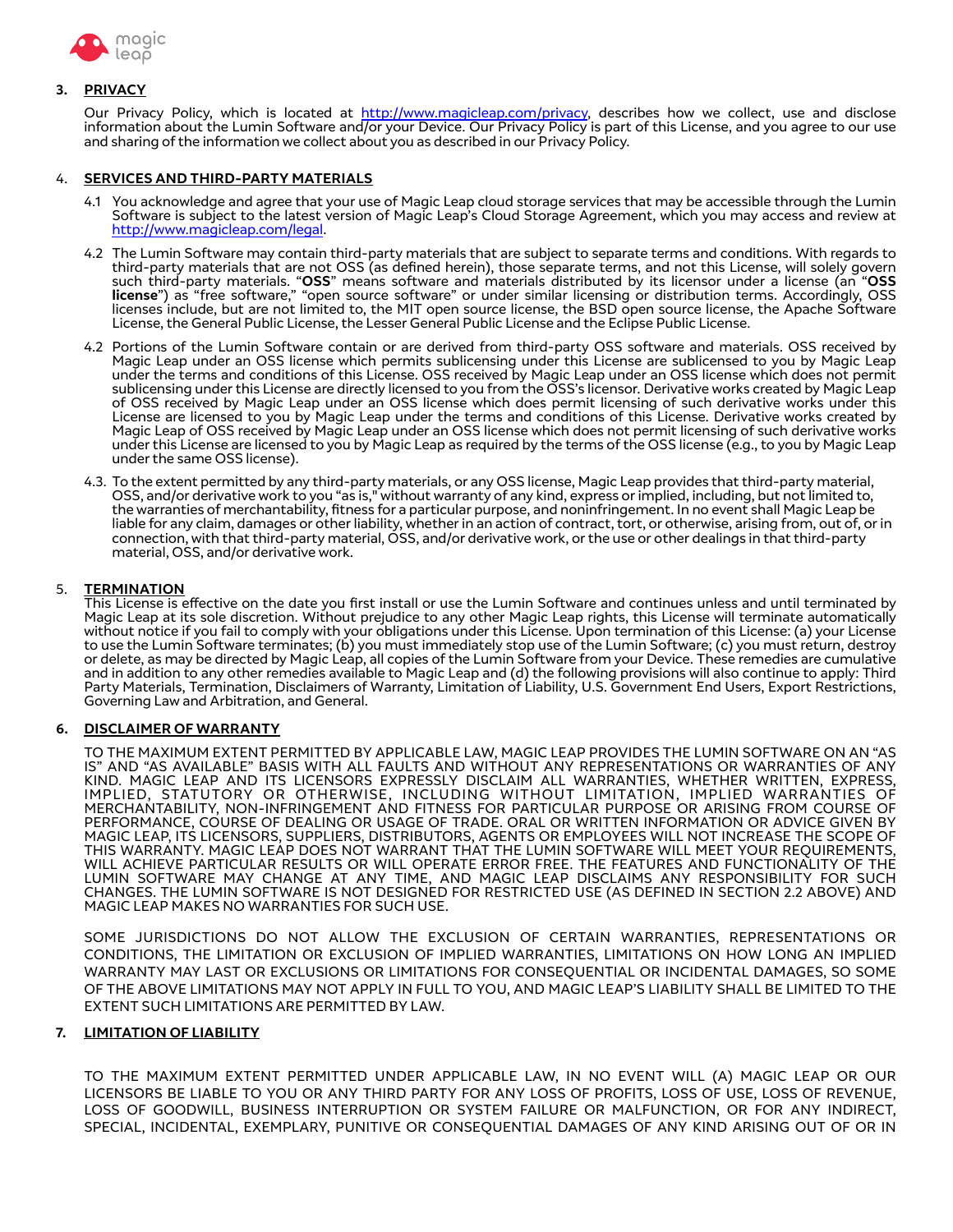

CONNECTION WITH THIS LICENSE OR THE LUMIN SOFTWARE, REGARDLESS OF THE FORM OF ACTION, WHETHER IN CONTRACT, TORT (INCLUDING NEGLIGENCE), STRICT LIABILITY OR OTHERWISE, EVEN IF MAGIC LEAP HAS BEEN ADVISED OR IS OTHERWISE AWARE OF THE POSSIBILITY OF SUCH DAMAGES; OR (B) MAGIC LEAP'S TOTAL LIABILITY ARISING OUT OF OR RELATED TO THIS AGREEMENT EXCEED THE GREATER; OF (i) THE TOTAL AMOUNT PAID BY YOU TO MAGIC LEAP FOR THE DEVICE (IF ANY); OR (ii) ONE HUNDRED DOLLARS (\$100). MULTIPLE CLAIMS WILL NOT EXPAND THIS LIMITATION. THE FOREGOING LIMITATIONS, EXCLUSIONS, AND DISCLAIMERS WILL APPLY TO THE MAXIMUM EXTENT PERMITTED BY APPLICABLE LAW, EVEN IF ANY REMEDY FAILS ITS ESSENTIAL PURPOSE.

THE FOREGOING LIMITATIONS OF LIABILITY APPLY TO THE FULLEST EXTENT ALLOWED BY LAW. THE LIMITATIONS OF DAMAGES SET FORTH ABOVE ARE FUNDAMENTAL ELEMENTS OF THE BASIS OF THE BARGAIN BETWEEN MAGIC LEAP AND YOU. THE FOREGOING CAP ON LIABILITY WILL NOT APPLY TO LIABILITY OF MAGIC LEAP FOR (A) DEATH OR PERSONAL INJURY CAUSED BY MAGIC LEAP'S GROSS NEGLIGENCE IN CONNECTION WITH THE LUMIN SOFTWARE; OR (B) ANY DAMAGES CAUSED BY MAGIC LEAP'S FRAUD OR FRAUDULENT MISREPRESENTATION, INTENTIONAL MISCONDUCT OR GROSS NEGLIGENCE.

### 8. **U.S. GOVERNMENT END USERS**

Lumin Software acquired by the U.S. Government is classifed as "Commercial Computer Software" and is provided with Restricted Rights as that term is defned in FAR 52.227-19 and DFARS 227-7202. This License governs the U.S. Government's use and disclosure of the Lumin Software, and supersedes any conficting terms or conditions, except to the extent that any term or condition is inconsistent with U.S. Federal law. If the U.S. Government requires any rights that are not conveyed under this License, those rights will be separately negotiated and will be set forth in a separate written license or in a written addendum to this License.

## 9. **EXPORT RESTRICTIONS**

You will comply with all U.S. or other applicable export control laws regarding the export of items, software or technology including ensuring that: (a) no equipment, technical data, or Lumin Software is exported or re-exported to any country, person or entity in violation of any U.S. or other applicable export controls or sanctions; and/or (b) that anything received from Magic Leap is not used or re-exported for a prohibited use under U.S. or other applicable export control laws. Further, you represent and warrant that you are (y) not located in a country that is subject to U.S. Government sanctions or has been designated by the U.S. Government as a "terrorist supporting" country and (z) have not been identifed as a sanctioned party by the U.S. Office of Foreign Assets Control or any other applicable sanctions or denied persons lists by any other applicable government agency. You will not use the Lumin Software if any applicable laws in your country prohibit you from doing so in accordance with these terms.

## **10. GOVERNING LAW AND ARBITRATION**

This License will be governed by and construed in accordance with the laws of the State of California without resort to its confict of law provisions. If there is any dispute under this License or otherwise relating to your use of the Lumin Software, you expressly agree that all such disputes will be solely governed by the venue and Agreement to Arbitrate and Waiver of Class Action provisions in the Account Terms and Conditions, which are located at <http://www.magicleap.com/account-terms> (the "**Account Terms**"). Please read the Agreement to Arbitrate and Waiver of Class Action carefully and understand your rights. The United Nations Convention on Contracts for the International Sale of Goods will not apply to this License.

## **11. GENERAL**

If any provision of the License is determined to be illegal, invalid or unenforceable, the validity of the remaining provisions will not be afected and will be enforced to the fullest extent of applicable law. This License, together with the Account Terms, contain the entire agreement between you and Magic Leap regarding your use of the Lumin Software and supersedes any prior representation or agreement, oral or written. If there is any confict between the terms of this License and the Account Terms concerning the Lumin Software, the terms of this License will prevail. The failure of either party to enforce at any time any provision of this License may not be construed to be a continuing waiver of those provisions or any other provision. The provisions of this License that by their nature should continue in force beyond termination of this License will remain in force. You will not delegate, transfer or assign, by operation of law or otherwise, this License, or your rights or obligations under it without Magic Leap's prior written consent, and any attempt to do so is void. This License binds any permitted successors or assigns and you must present this License to any permitted assignee.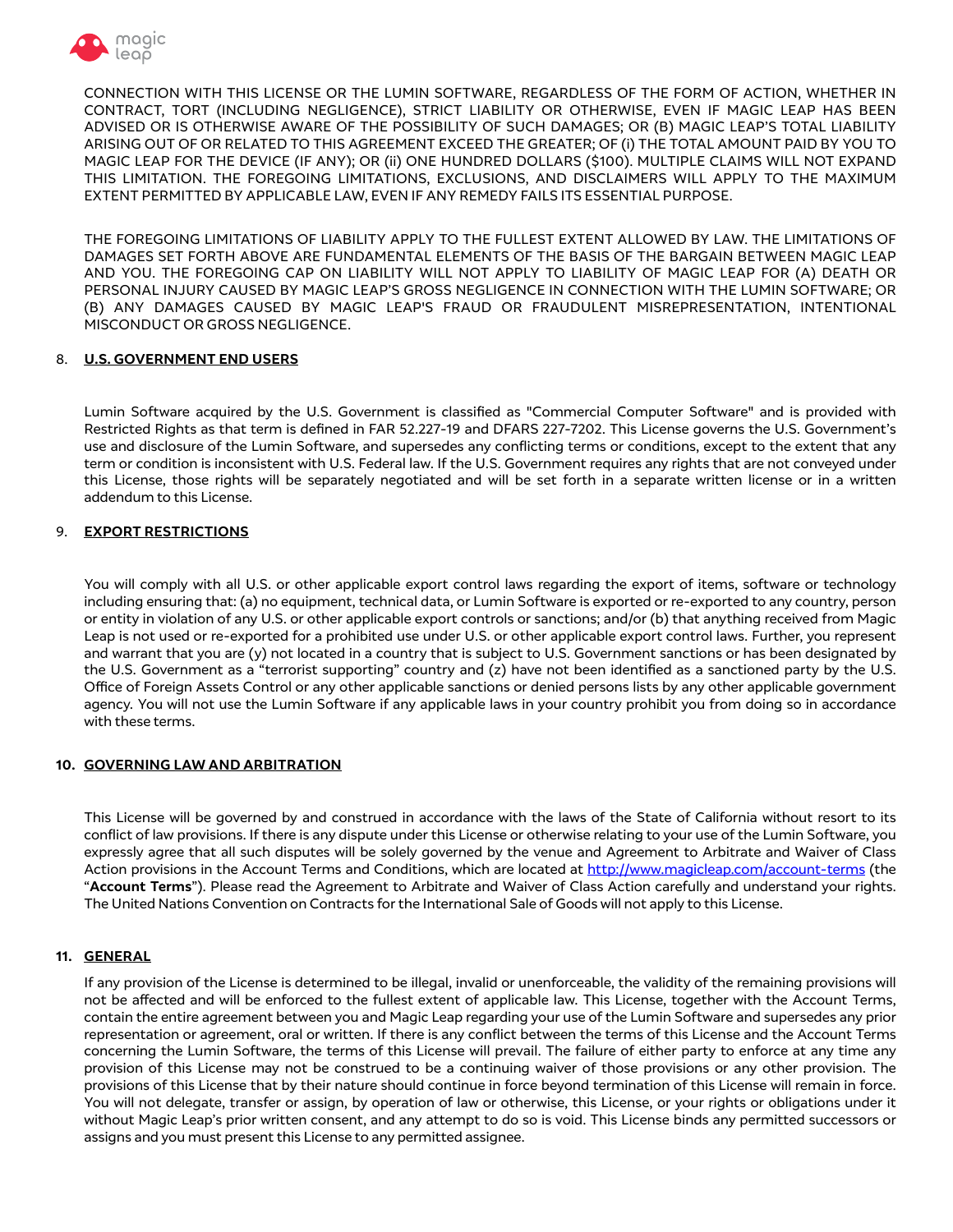

### **NOTICES SUMMARY**

The list below is the table of contents for the notices fle. The full notices fles is available at [https://www.magicleap.com/legal/oss](https://www.magicleap.com/legal/oss-notices)[notices](https://www.magicleap.com/legal/oss-notices). This listing provides notice and guidance regarding the indicated items and should not be construed as an admission that the listed component appears in the distribution or in the manner indicated. For example, the listing may include various dependencies applicable only to development, testing, and evaluation, which may not be included in the distribution and, indeed, may have been deprecated in favor of alternatives. Similarly, fulflling a license's compliance requirements for a particular form of distribution is not an admission that the software is in fact distributed in that form. For example, some dependencies may be duallicensed and may permit redistribution under diferent licenses. Distributions and packaging vary and not all third party components are relied upon in the same manner or degree. The presence of a dependency under a given header below is merely for organizational purposes and is not necessarily indicative of the relevant, or elected, license. Where dependency authors provided incomplete or inconsistent documentation, inferences have been made with the intention of giving efect to the dependency author's desired intent. Note that some compliance documentation may be found in the software itself.

Where third party licenses require that an offer to provide relevant source code be made, in accordance with the terms of the third party license, please contact Magic Leap if you wish to receive such a copy.

### MIT / BSD AND VARIANT LICENSED THIRD PARTY CODE

tinyalsa LibPoco Clipper Library asio 1.12.0 iOS-Speech-To-Text OpenCV3 with Line Detector Contrib toybox cellofellow/gopkg Pintools - reader-writer-lock\_futex.hpp Chromium v66 Chromium Embedded Framework v3359 lz4-clib writable\_queue GDCM Waitable Queue EASTL grpc chrome-devtools-frontend gflags google-perftools opus codec v8 Android - platform - external - chromium\_org - third\_party - libvpx cef3 Chromium (Google Chrome) chromiumembedded Assimp modprismiq - UIDev Brian Gladman AES libxslt libopus v1.2.1 webRTC mrpt **CMSIS** nanopb\_helpers HeavyAudioTools Enzien Heavy g2o libpng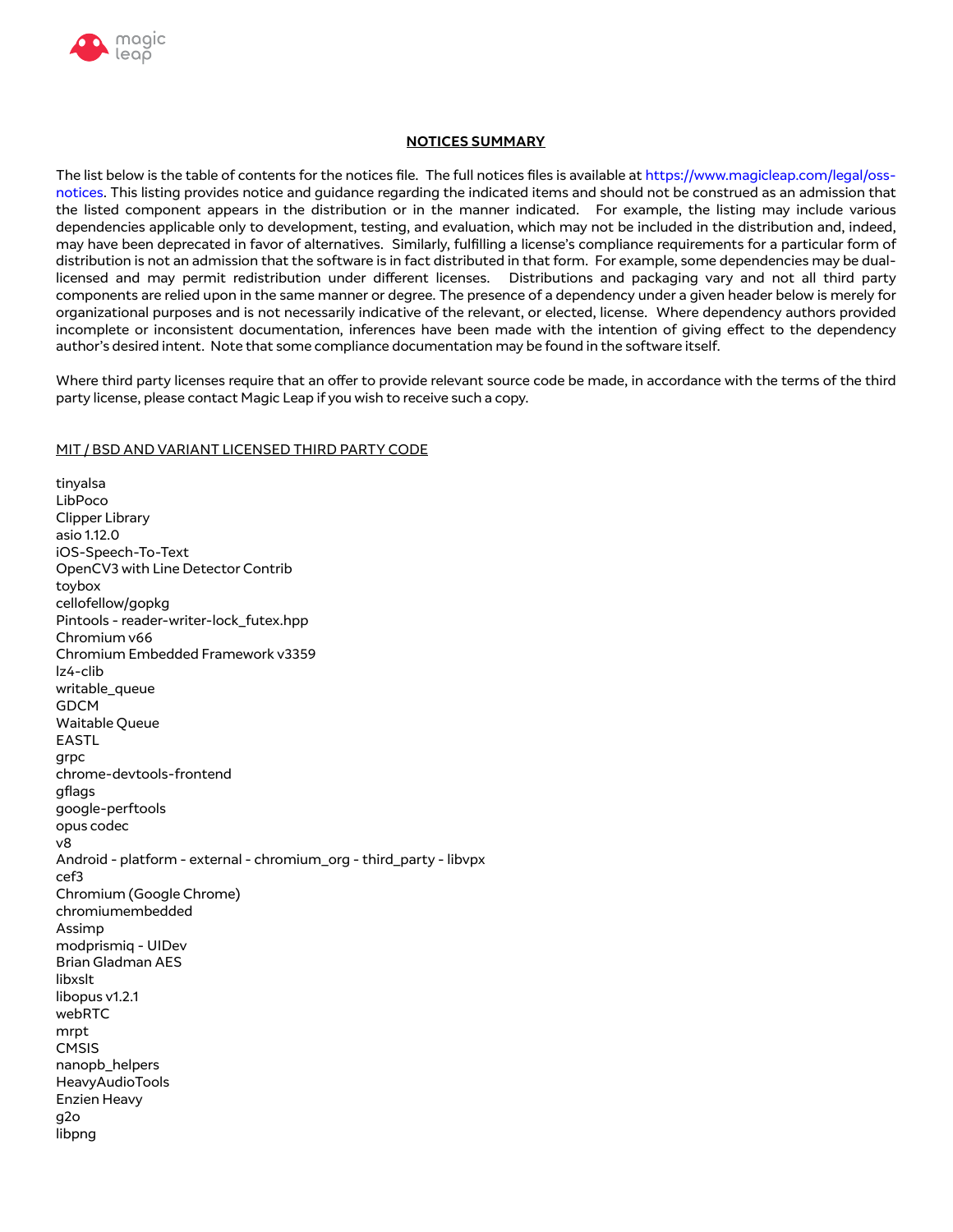

```
libxml2
Romo-SDK
opencl-headers
JSMN
@ilg/segger-rtt
tinyobjloader
libini
DarkReader 3.5.4
docopt
Guideline Support Library (GSL)
skia
libjpeg-turbo
fmt 4.1.0Redis 4.0.9
pycrc
glm
jansson
libxslt
libv8
phonelib
SqlLite CPP
GSL
nghttp2
brotli
JSON for Modern CPP
UnityGLTF
libguarded 1.1.0
BoringSSL
libsrp v2.1.2
openSSL v1.1.0f
OpenCV-Android
yaml-cpp
minizip
tinyxml
nanopb
zlib-asm
mingw-and-ndk
lk
trusty-lk-common
trusty-lib
trusty-lk-trusty
OpenFabrics Enterprise Distribution - OFED
lk_umia
jedisct1/boringssl
cURLcurlyfile
libcap2
libpcap0.8-dev
libvulkan1
alcatel
kfreebsd-10
ramenlibs
VP8/VP9 Codec SDK
eliben/llvm
Ilvm-toolchain-snapshot
wpa_supplicant
arm-trusted-firmware
icu-data
lib/fs and Ext2 directory of LK embedded kernel
Android - platform - abi - cpp
Android - platform - external - ceres-solver
Android - platform - external - ipsec-tools
```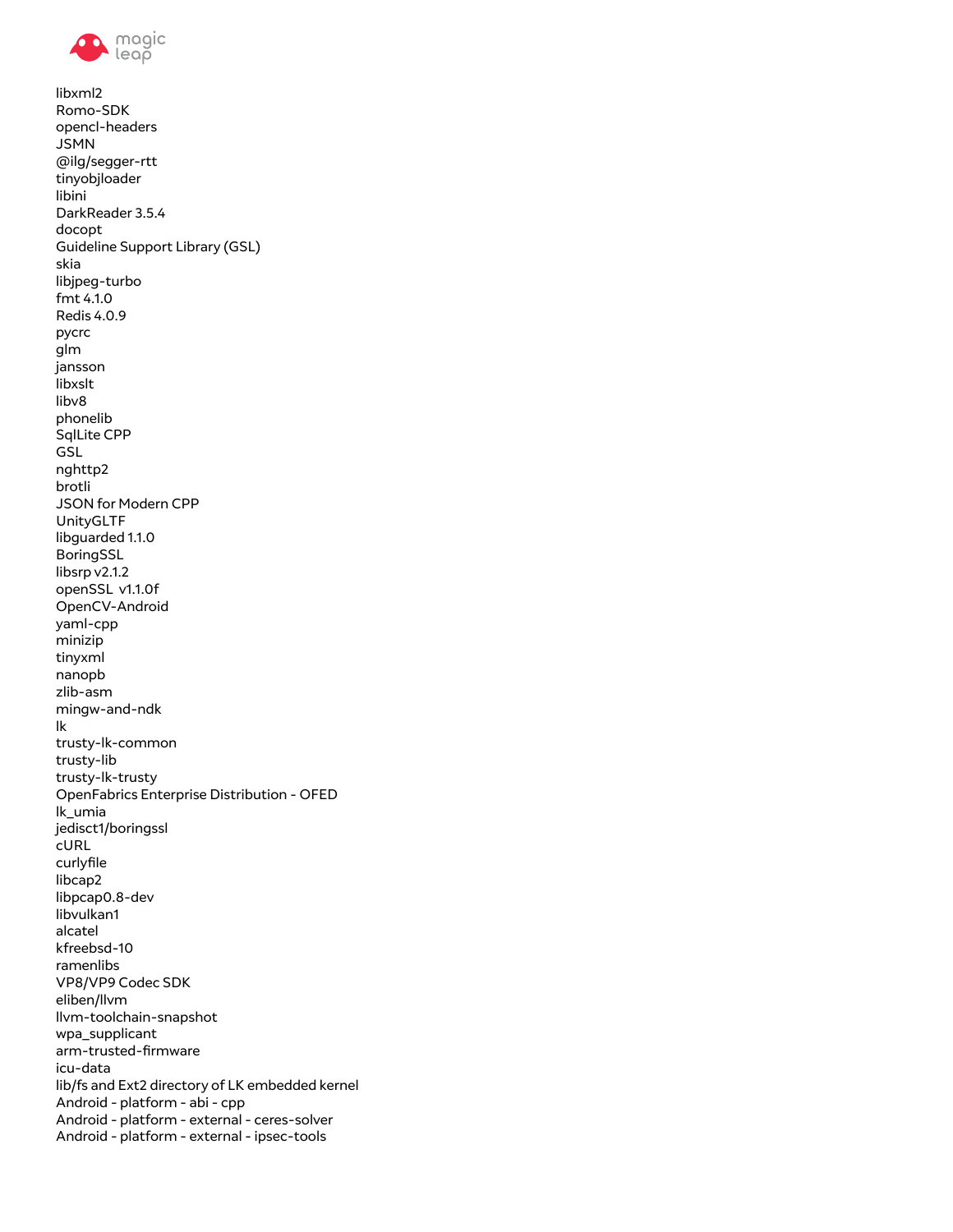

Android - platform - external - jsoncpp Android - platform - external - libcxx Android - platform - external - libcxxabi Android - platform - external - libogg Android - platform - external - libopus Android - platform - external - libunwind Android - platform - external - libvorbis Android - platform - external - libxml2 Android - platform - external - llvm Android - platform - external - mesa3d Android - platform - external - opencv Android - platform - external - pdfum Android - platform - external - ppp Android - platform - external - scrypt Android - platform - external - skia Android - platform - external - webp Android - platform - external - wpa\_supplicant\_8 Android - platform - external - zlib Android - platform - frameworks - compile - mclinker Android - platform - external - libvpx reSIProcate 1.4.1 libjogl2-java SQLiteCpp ARM Compute Library OpenMax IL libsoldout webp CAPKit-3rdparty-libs

#### APACHE 2 LICENSED THIRD PARTY CODE

Dynamic Android Sensor HAL (DASH) XDELTA3 - May 2017 mbed TLS mDNSResponder Abseil Android - platform - frameworks - native libndash flatbuffers 1.8.0 Draco Google Resonance Audio - FMOD SDK Google Resonance Audio - Unity SDK Google Resonance Audio - WWise SDK SADIE HRTF data Android - platform - frameworks - base google-input-tools google-protobuf **CTPL** Android Android - platform - prebuilts - misc Android - platform - ndk platform\_bionic trusty-app-gatekeeper trusty-app-keymaster philz\_touch\_cwm6 platform\_libcore CockroachDB Apache ORC xdelta Android - platform - bootable - recovery Android - platform - sdk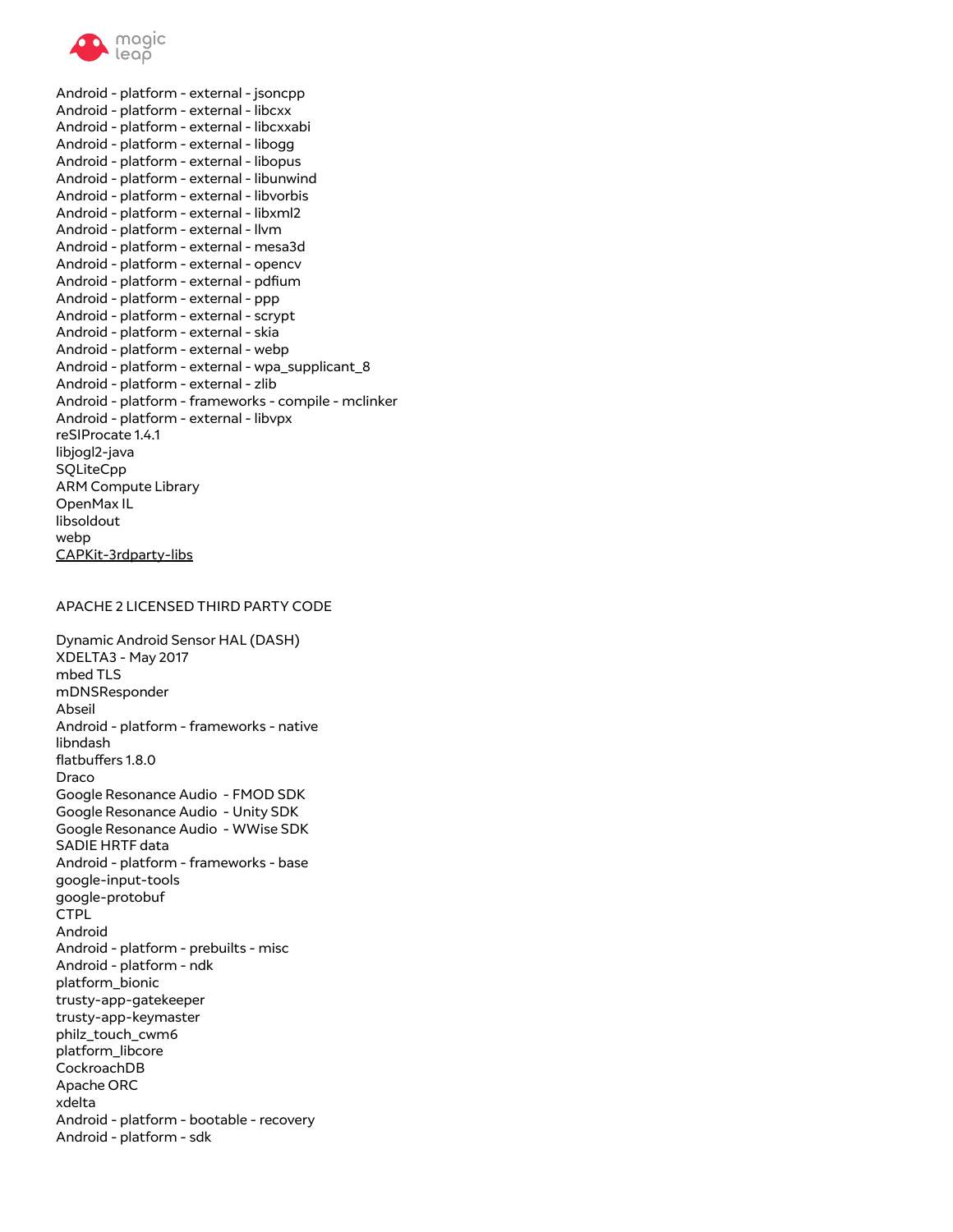

Android - device - generic - goldfsh Android - platform - external - bouncycastle Android - platform - external - clang Android - platform - external - compiler-rt Android - platform - external - conscrypt Android - platform - external - dbus Android - platform - external - eigen Android - platform - external - expat Android - platform - external - gtest Android - platform - external - harfbuzz\_ng Android - platform - external - icu Android - platform - external - jemalloc Android - platform - external - libhevc Android - platform - external - libnfc-nci Android - platform - external - libnfc-nxp Android - platform - external - mdnsresponder Android - platform - external - neven Android - platform - external - sfntly Android - platform - external - sonivox Android - platform - external - webrtc Android - platform - frameworks - av Android - platform - frameworks - opt - net - wif Android - platform - frameworks - compile - libbcc Android - platform - frameworks - compile - slang Android - platform - frameworks - minikin Android - platform - frameworks - rs Android - platform - hardware - broadcom - libbt Android - platform - hardware - libhardware Android - platform - prebuilts - ndk Android - platform - system - extras Android - platform - system - media Android - platform - system - netd Android - platform - system - security Android - platform - hardware - libhardware\_legacy **StageFright** BlueDroid

### MOZILLA PUBLIC LICENSE 2.0 LICENSED THIRD PARTY CODE

Mozilla Network Security Services (NSS) v 3.36.1 Mozilla NetScape Portable Runtime (NSPR) 4.19

### GPL V2.0 LICENSED THIRD PARTY CODE

RTEMS Operating System GNU C Library Dnsmasq libstdc++-arm-none-eabi-newlib lge-kernel-mako CyanogenMod - semc-kernel-msm7x30 platform\_external\_iptables Ubuntu linux-base PolarSSL Android - platform - external - dnsmasq Android - platform - external - e2fsprogs Android - platform - external - elfutils Android - platform - external - iproute2

GPL V3.0 LICENSED THIRD PARTY CODE